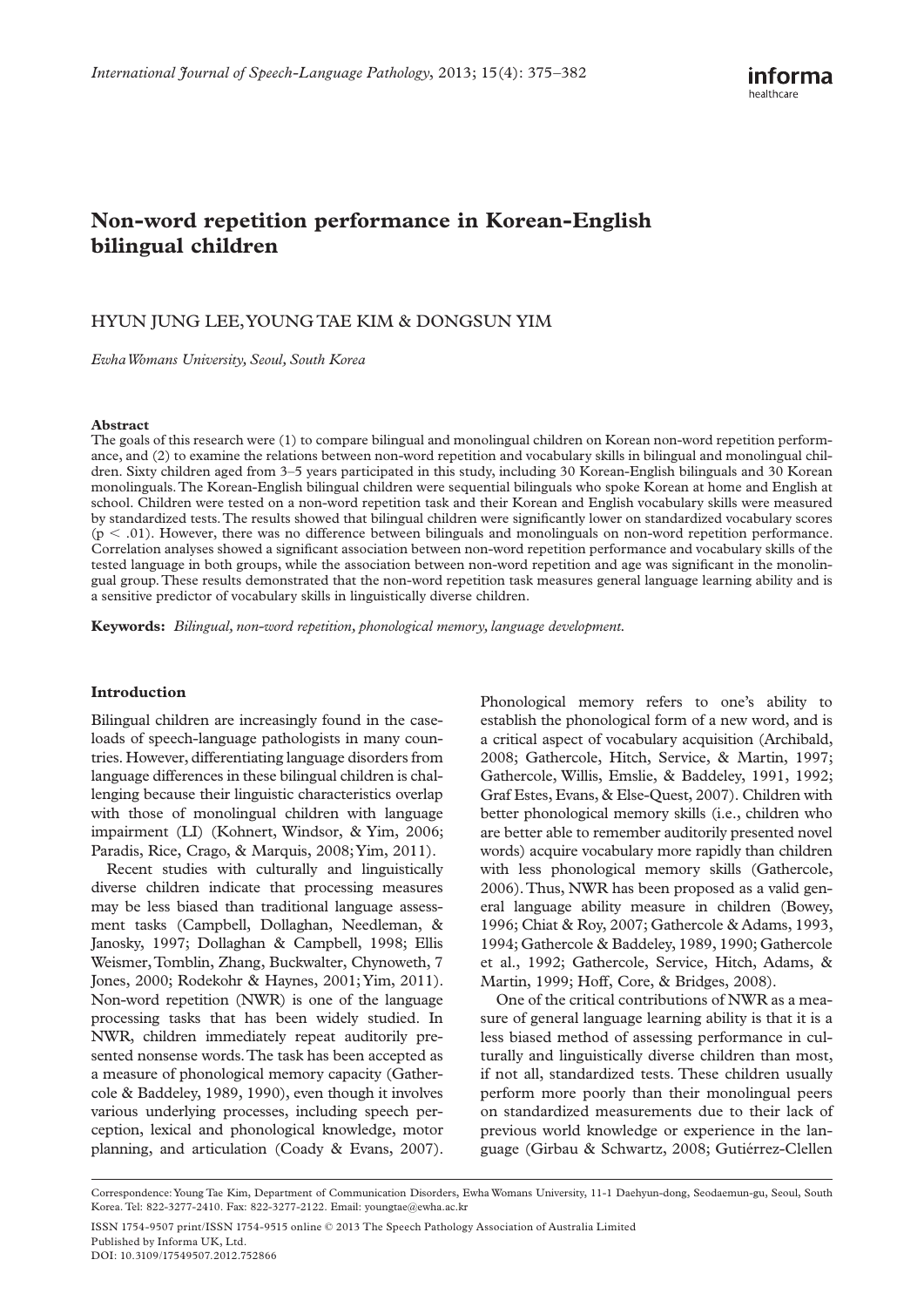&Simon-Cereijido, 2010; Kohnert et al., 2006; Thorn & Gathercole, 1999; Windsor, Kohnert, Lobitz, & Pham,  $2010$ ; Yim,  $2011$ ). Until recently, NWR has been considered to be successful in assessing integrity of the language-learning system in minority children because it minimizes the influence of differences in language experience (Campbell et al., 1997; Dollaghan & Campbell, 1998; Ellis Weismer et al., 2000; Rodekohr & Haynes, 2001).

However, unlike its contribution to assessing culturally diverse populations, NWR as a truly nonbiased measure for *linguistically* diverse children is still in debate. Even though NWR does not assess prior language knowledge but the ability to process new linguistic information (Campbell et al., 1997), the performance on NWR has been found to be affected by prior language knowledge or experiences (Girbau & Schwartz, 2008; Gutiérrez-Clellen & Simon-Cereijido, 2010; Kohnert et al., 2006; Thorn &Gathercole, 1999; Windsor et al., 2010). For example, Parra, Hoff, and Core (2011) investigated the relationship between NWR and language experience in bilingual children, in which relative exposure to each language was gathered by parental report. Their findings suggested that there are languagespecific relations between phonological memory and vocabulary skills. A longitudinal study by Engel de Abreu (2011) also supported that NWR performance is affected by the language skills used in the NWR task. The results showed that the bilinguals' performance on NWR was reduced compared to that of their monolingual peers. Engel de Abreu (2011) interpreted their results as supporting the theory that bilingual children have weak underlying phonological representation of a target language because of limited exposure to each language, which results in poorer NWR performance than shown by their monolingual peers. In the recent study which examined English NWR performance in 7-year-old monolingual English, Korean-English bilingual, Chinese-English bilingual, and Spanish-English bilingual children (Lee & Gorman, 2012), the overall repetition accuracy was similar among the four linguistic groups. However, they showed different correlation patterns among NWR, vocabulary, and phonological awareness. The authors suggested that, even in bilingual children with relatively strong English skills, NWR tasks do not eliminate the role of linguistic experience.

Although most of the research has focused on English-speaking children with English-based nonwords, some studies have adapted NWR for children speaking other languages (Bortolini, Arfé, Caselli, Degasperi, Deevy, & Leonard, 2006; Ebert, Kalanek, Cordero, & Kohnert, 2008, Girbau & Schwartz, 2007; Radeborg, Barthelo, Sjobertg, & Sahlén, 2006; Sahlén, Reuterskiöld-Wagner, Nettelbladt, & Radeborg, 1999; Saito, 1995; Stokes, Wong, Fletcher, & Leonard, 2006; Thordardottir, 2008; Windsor et al., 2010). Developing language-specific

NWR allows for the building and confirmation of a relationship between NWR and language development in languages other than English. Up until now Spanish NWR has been developed by different researchers (Ebert et al., 2008, Girbau & Schwartz, 2007; Windsor et al., 2010) as well as Italian (Bortolini et al., 2006), Icelandic (Thordardottir, 2008), and Swedish (Radeborg et al., 2006).

Although most studies have conducted investigation with Western languages, Stokes et al. (2006) examined whether Cantonese NWR can be useful in measuring linguistic abilities in Cantonesespeaking children. Cantonese-speaking children aged 4 years 2 months to 5 years 7 months with and without LI were tested with NWR following the phonotactic rules of Cantonese. The results showed that there was no difference between the groups with and without LI. The authors suggested that children learning Cantonese can more easily reconstruct the phonological representation because of the specific characteristics of the phonological structure of the language. Thus, the authors concluded that there might be limits to the usefulness of NWR in some languages. The results implied that not only language experience but also the language structure itself are likely to play a role in determining the suitability of NWR as a measure of basic phonological processing skills.

Thus, developing language-specific NWR and gathering data from diverse languages are needed to provide further evidence for determining whether NWR truly measures general language learning ability. Up until now, however, few studies have investigated NWR following the phonotactic rules of the native language concerned (Girbau & Schwartz, 2008; Gutiérrez-Clellen & Simon-Cereijido, 2010; Windsor et al., 2010). Most studies using NWR in different languages other than English tested children who used the tested language as their native language. However, in the study by Windsor et al.  $(2010)$ , two languages, the participants' mother tongue and their second language, were used for the tested language in NWR. The children who were monolinguals used English as their native language with LI and without LI, and Spanish-English speaking children with LI and without LI were tested. The unique study method used in this study involved the children repeating both English and Spanish nonwords. For example, monolingual children whose native language was English repeated not only English NWR but also Spanish NWR. The main findings from this study were first, NWR was able to distinguish between children with and without LI, and, second, NWR was language-specific. NWR performance was better if children repeated nonwords in their native language (English monolinguals repeat English non-words better than Spanish non-words and vice versa for bilinguals). Windsor et al.  $(2010)$  concluded that NWR is influenced by both LI and native language experience.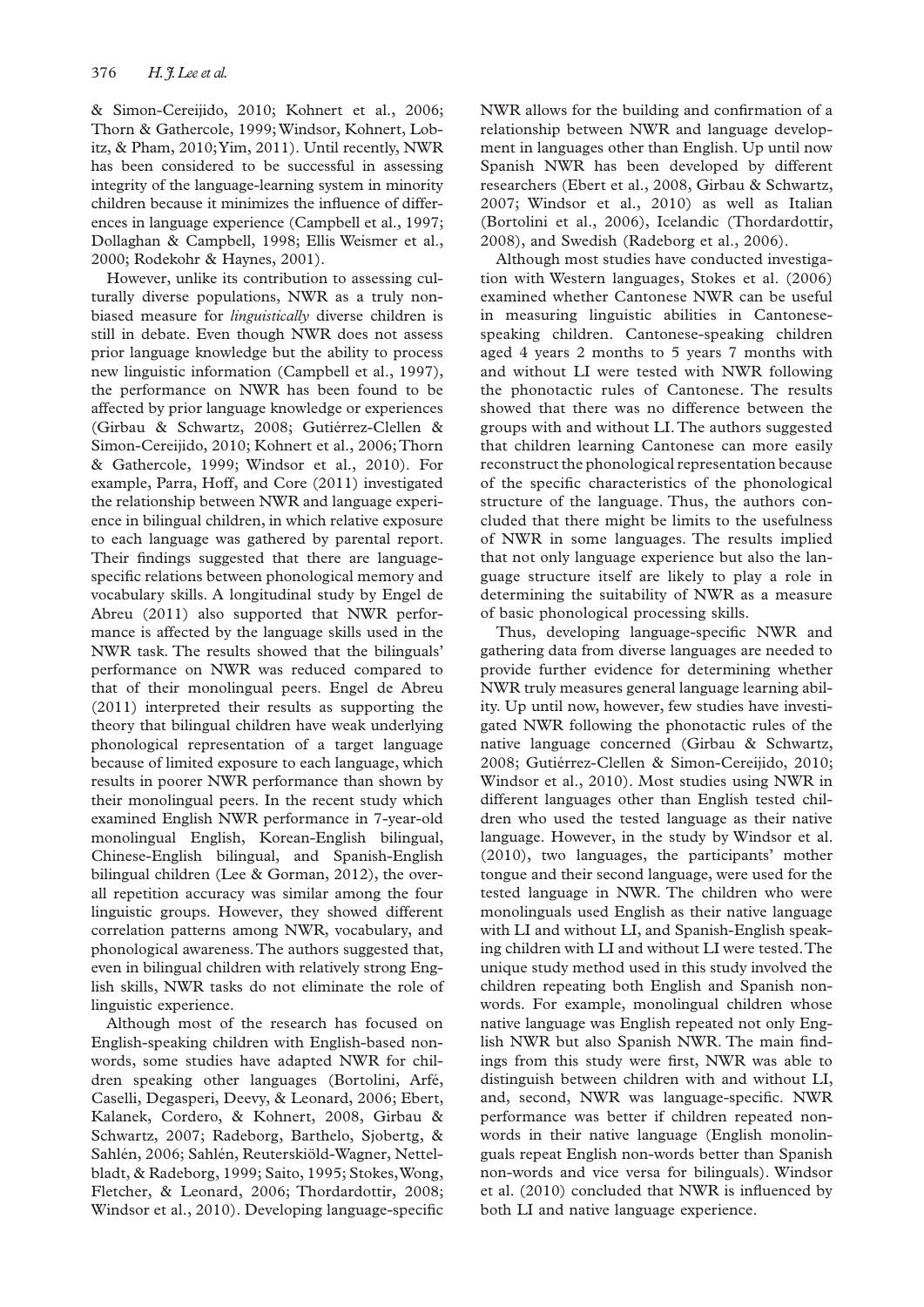Thus, it is important to explore whether previous findings will be held constant in a Korean context. The application of NWR in bilingual population has not yet been addressed in the Korean context. Especially, for the younger bilingual children, accurate measurement is needed to identify language ability in the Korean community due to the increasing cultural and linguistic diversity. From a theoretical perspective, it will allow us to determine which elements influence, which may be different from English, the performance of Korean NWR.

Korean and English differ in the number of sounds available to produce contrasting phonotactic structures: Korean uses 19 consonants and seven vowels (excluding 11 diphthongs), but English uses 13 vowels and 24 consonants (Shin, 2005). English has tense-lax distinction in vowel. In Korean, there is three-way distinction among tense, lax, and aspirated stops which is rather unlike the phonation-type contrasts that exist in the other languages such as the aspiration contrast of English and Cantonese or the voicing contrast of Spanish. Whereas English allows three-consonant clusters in word initial position, Korean allows only one consonant. Thus, due to Korean's specific phonotactic rules, NWR performance may be influenced by its language-specific characteristics, as shown in Cantonese (Stokes et al., 2006).

Thus, the two purposes of this study are (1) to investigate whether NWR measures basic phonological memory skills and (2) to examine whether NWR is linked to language skills in linguistically diverse children. If NWR taps basic phonological memory skills yet is sensitive to language skills, then it can be used as a viable option for testing bilingual children's overall language skills. However, if NWR solely requires proficiency in the test language, then it would be difficult to accurately measure bilingual children's underlying language learning ability. Thus, in the current study, monolingual children were compared to bilingual children on their NWR and language skills (as indicated by vocabulary scores on standardized tests).

Our hypotheses are as follows: If the NWR task measures basic phonological memory skills, there should be no difference between the monolingual children and bilingual children, since they are all developing normally with relatively strong Korean skills. Additionally, if NWR is sensitive to experience in the test language as described in previous studies, then we would still find a strong correlation between NWR and test language skills.

### **Method**

#### *Participants*

Children were recruited by advertising on a Korean community website for parents and by contacting parents in a Korean community. Bilingual (BI) children were recruited from Southern California in the US, and monolingual (MO) children were recruited

from South Korea. Parents who were interested in participating in the research contacted the first author of the study. She explained the study to the parents, and, if the child was willing to participate, parents signed the consent form. Parental consent was obtained for each child. Parents were also given a questionnaire to fill out to check that the children's primary language was Korean, the children had no history of neurological disorders, the children's auditory and visual acuity were normal, and the children had normal articulation and language development. All of the children came from families with middleclass socioeconomic backgrounds. All children scored within normal limits on a non-verbal intelligence (IQ) sub-test of the Korean-Wechsler Preschool and Primary Scale of Intelligence (BI,  $M = 111.80$ ,  $SD = 16.18$ ; MO, M = 109.33, SD = 13.06, p = .423) (Table I).

There was a total of 60 children, composed of 30 Korean-English bilingual children (15 girls, 15 boys aged from  $41-67$  months,  $M = 54.33$ ,  $SD = 8.25$ ) and 30 Korean monolinguals (15 girls, 15 boys aged from 39–70 months,  $M = 53.83$ ,  $SD = 9.89$ ). Bilingual children were all born in the US and were living in Los Angeles. These children spoke Korean at home and English at school and were defined as sequential bilinguals. They attended a local bilingual early childhood education programme and were exposed to both Korean and English on a daily basis in their bilingual classroom from 2 years of age. The monolingual children were born in Korea and living in Seoul and had not been exposed to English at all. These monolingual children spoke only Korean at home and at school. They attended a Korean local early childhood education program.

Both groups completed the receptive vocabulary sub-test of the Korean Receptive and Expressive Vocabulary Test (REVT: Kim, Hong, Kim, Chang, &Lee, 2009), the standardized Korean vocabulary test, while the bilingual group additionally completed the Peabody Picture Vocabulary Test-third edition (PPVT). REVT (2009) is an individually administered norm-referenced test, which is designed to measure an examinee's Korean receptive and expressive vocabulary. The test consists of an expressive vocabulary test (REVT-E) and a receptive vocabulary test (REVT-R). Each test contains four training items and 185 test items. The item sets are arranged in order of increasing difficulty. REVT (2009) was standardized nationally on a stratified sample of 5200 persons. The split-half reliability coefficients are .792 for REVT-R and .886 for REVT-E. Content and criterion validity were also completed for this test. The correlations with other measures of vocabulary are .946 for REVT R and .884 for REVT-E.

Even though the bilingual children were reported to have normal development and used Korean at home, the monolingual children significantly outperformed the bilingual children (BI,  $M = 27.67$ ,  $SD = 9.03$ ; MO,  $M = 47.53$ ,  $SD = 15.20$ ,  $t = 6.156$ ,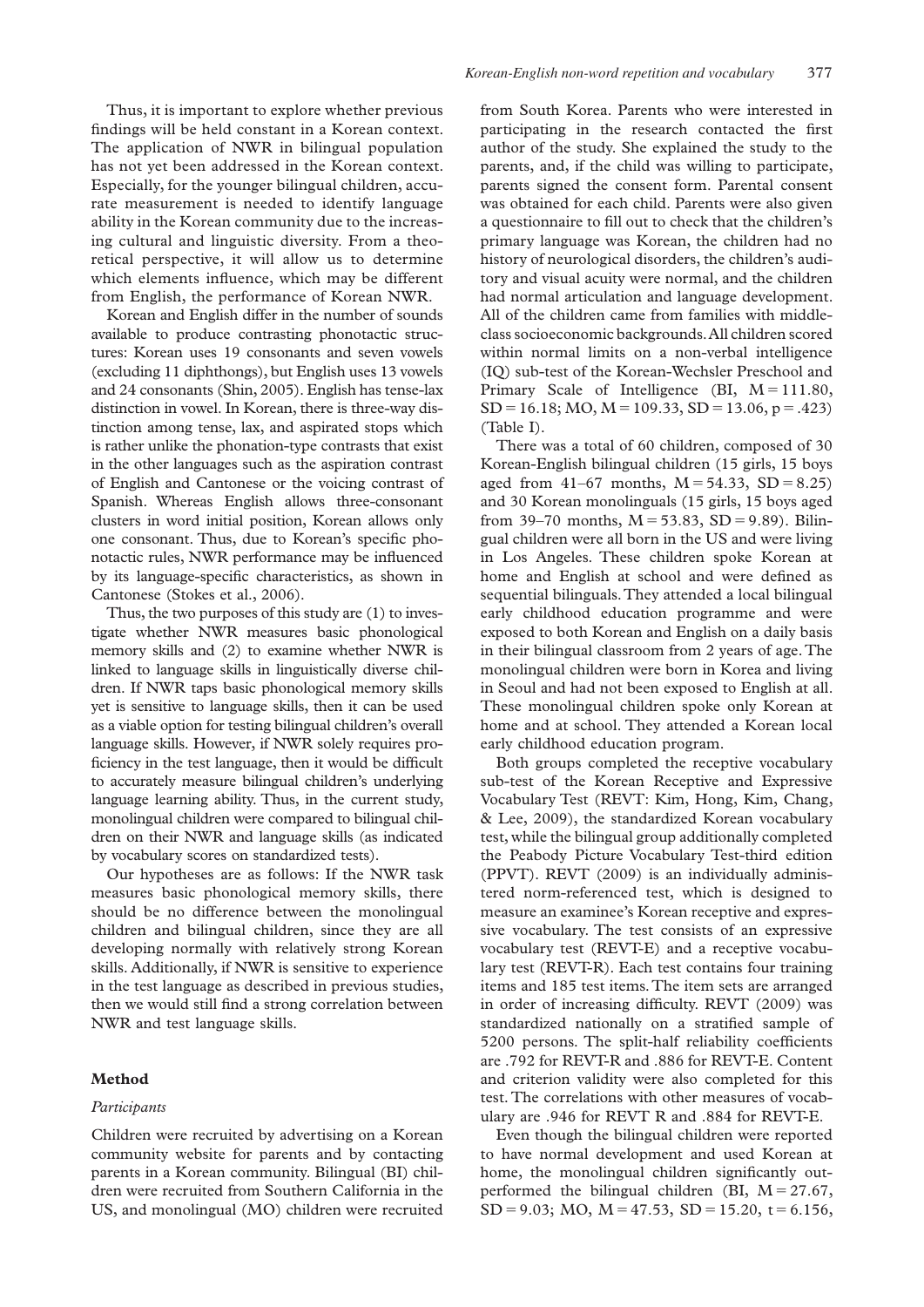$p < .01$ ) on the REVT: the bilingual children's mean raw score was  $42.27$  (SD = 17.94) on the PPVT.

#### *Materials and procedure*

A set of 20 non-word stimuli were constructed to adhere to the phonotactic constraints of Korean. These stimuli are listed in the Appendix. Korean contains 19 consonants and 18 vowels including seven monophthongs and 11 diphthongs; the non-word stimuli included all seven monophthongs of the vowels  $(i/\sqrt{\epsilon}, \sqrt{\epsilon}, \sqrt{\alpha}, \sqrt{\omega}, \sqrt{\omega}, \sqrt{\alpha})$  and 16 of the consonants  $(\frac{k}{\lambda}, \frac{k}{\lambda}, \frac{k}{\lambda}, \frac{t}{\lambda}, \frac{t}{\lambda}, \frac{t}{\lambda}, \frac{h}{\lambda}, \frac{h}{\lambda}, \frac{h}{\lambda}, \frac{h}{\lambda}, \frac{h}{\lambda}, \frac{h}{\lambda}, \frac{h}{\lambda}, \frac{h}{\lambda}, \frac{h}{\lambda}, \frac{h}{\lambda}, \frac{h}{\lambda}, \frac{h}{\lambda}, \frac{h}{\lambda}, \frac{h}{\lambda}, \frac{h}{\lambda}, \frac{h}{\lambda}, \frac{h}{\lambda}, \frac{h}{\lambda}, \frac{h}{\lambda}, \frac{h}{\lambda}, \frac{h}{\lambda}, \$ /m/, /n/, /l/, /n/). In the consonants, later developing consonants /s/ and /s/ and the weak consonant /h/ were excluded to minimize interference from articulatory limitations on task performance. In the vowels, 11 diphthongs were excluded because these are combinations of /j/ or /w/ and vowels. Most syllables were constructed following the consonant-vowel pattern that is most frequent in Korean as opposed to the consonant-vowel-consonant pattern of English. The total number of phonemes in the 20 non-word stimuli was 159, and the number of syllables was 80. The shortest non-word stimuli were two syllables in length and stimuli of up to six syllables were included. A total of four non-words of each syllable length (i.e., two, three, four, five, and six syllables) were constructed.

A native Korean speaker recorded the 20 non-words onto a minidisk. Each child was tested individually in a quiet room. The task was administered via free-field speakers. The child was told that he or she would hear some "funny made up words" and was asked to listen carefully and repeat them exactly as they were heard. The two practice items were presented before the test began. A trial was repeated once if the child's response was incorrect. No feedback was given on test items, but encouragement was given as required. Each experimental item was presented only once. The nonwords were presented in order of increasing difficulty (all 2-syllable non-words, followed by 3-syllable nonwords, etc.). All responses were recorded verbatim and an audio was recorded for later transcription.

In this study, two scoring methods were used: percentage-syllables-correct and percentage-phonemes-correct. Since there was no major difference between the two scoring methods, we scored the NWR accuracy at the phoneme level according to previous studies. Following Dollaghan and Campbell (1998), we first scored each phoneme as correct or incorrect in relation to its target phoneme, after which the number of correct phonemes was divided by the total number of phoneme targets at each nonword length. Following Dollaghan and Campbell (1998), who considered NWR as a measure of phonological memory, phoneme distortions and additions were not counted as errors, whereas phoneme omissions and substitutions were considered incorrect. Because they were interested in the extent to which participants were able to represent the target phonemes in memory long enough to repeat them, additions by definition do not reflect a loss of information about the target phonemes themselves.

Data for 12 of the 60 participants were independently transcribed and scored by an additional coder. The inter-coder reliability was  $93\%$  (p < .01).

## **Results**

First, an analysis of covariance (ANCOVA) with age as a covariate was used to compare group difference in NWR. Second, we investigated the relationship between NWR and vocabulary scores. First, correlation analyses were conducted to determine the extent to which the Korean and English vocabulary scores correlated with NWR. Then, stepwise regression analyses were conducted to determine which variable best explained vocabulary scores.

There was no significant difference between the groups in NWR performance (BI,  $M = 81.00$ ,  $SD = 9.93$ ; MO,  $M = 83.42$ ,  $SD = 12.15$ ,  $p = .423$ ).

There was a significant main effect of syllable length ( $F_{(4, 55)} = 29.068$ ,  $\eta^2 = .350$ ,  $p < .001$ ). Length effects are illustrated in Figure 1 levels declined from three to six syllables, except for 2-syllable length non-words for which children scored the second lowest accuracy following 6-syllable length non-words. Pairwise comparisons of the overall mean accuracy indicated that decreases between three and two syllables ( $p < .01$ ), three and four syllables ( $p < .001$ ), and four and five syllables ( $p < .001$ ) were all significant. However, there was no significant group by syllable length interaction effect.

The second analysis focused on the relationship between NWR and vocabulary scores. As expected, age and vocabulary skills were significantly correlated; English vocabulary scores were correlated with age in the bilingual group ( $d = .630$ ,  $p < .001$ ), while Korean vocabulary scores were correlated with age in the monolingual group  $(d = .722, p < .001)$ .

In bilingual children, NWR performance was significantly related to Korean vocabulary but not to English vocabulary. As can be seen in Table II, correlation analyses showed a significant association



Figure 1. Mean percentage phonemes correct across syllable lengths for each group.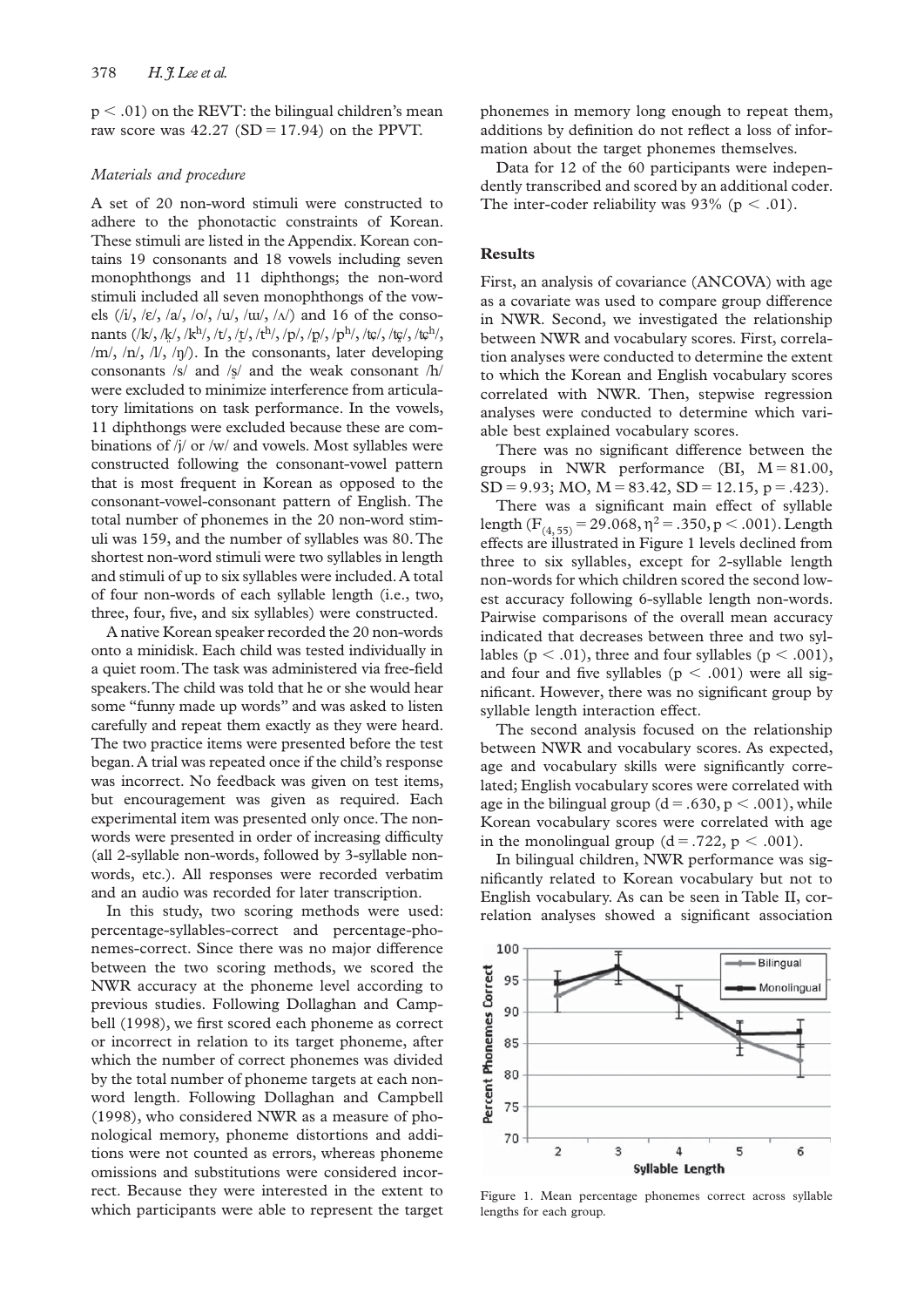Table I. Group mean and standard deviations on age, non-verbal IQ and vocabulary test scores.

|                                    | Age in months                | K-WPPSI                                                      | <b>REVT</b> | <b>PPVT-III</b> |
|------------------------------------|------------------------------|--------------------------------------------------------------|-------------|-----------------|
| Bilingual (BI)<br>Monolingual (MO) | 54.33 (8.25)<br>53.83 (9.89) | $111.80(16.18)$ 27.67 (9.03)<br>109.33 (13.06) 47.53 (15.20) |             | 42.27 (17.94)   |
|                                    |                              |                                                              |             |                 |

K-WPPSI, non-verbal sub-test of the Korean-Wechsler Preschool and Primary Scale of Intelligence (Park, Kwak, & Park, 1996); REVT, receptive vocabulary sub-test of the Korean Receptive and Expressive Vocabulary Test (Kim et al., 2009); PPVT-III, the Peabody Picture Vocabulary Test-third edition (Dunn & Dunn, 1997). Standard deviations are indicated in parentheses.

between NWR and Korean vocabulary scores in the bilingual  $(d = .381, p < .05)$  and monolingual  $(d = .481, p < .01)$  groups, while age in months was additionally correlated with NWR in the monolingual group  $(d = .473, p < .01)$ .

Then, we first carried out a multiple regression to predict Korean vocabulary scores with age, non-verbal IQ, NWR, and the bilingual status. For this analysis, we created a dummy variable  $(0 = \text{monolingual})$  $1 = \text{bilingual}$  to investigate whether there was a significant contribution of bilingual experience in predicting vocabulary scores and to test whether any of the predictor variables interacted significantly with bilingual status. In the first block of the regression analysis, we entered age, non-verbal IQ, and NWR as predictors. In the second block, we entered the dummy variable, and in the final block, we entered the interactions between the dummy and predictor variables. Table III shows the results of the multiple regression analysis.

The final regression model was significant,  $F_{\mu}$  $(55) = 26.74$ , p < .05, and explained a total of 66% variance  $(R<sup>2</sup>)$ . The regression model showed that, in the first block, age  $(18\%, p < .01)$  and NWR  $(7\%,$  $p < .05$ ) accounted for a significant amount of the total sum of squares in the Korean vocabulary score. In the second block, the dummy variable (38%,  $p<.001$ ), the bilingual status, was significant in predicting vocabulary scores. The final model—including the block with the age  $\times$  dummy variable

Table II. Summary of inter-correlations for age in months, nonverbal IQ, Korean vocabulary, and English vocabulary as a function of bilingualism.

|             |          | 2       | 3        |          | 5       |
|-------------|----------|---------|----------|----------|---------|
| $1.$ Age    |          | .165    | .257     | $.630**$ | .135    |
| 2. K-WPPSI  | .130     |         | $-.223$  | .194     | $-.170$ |
| 3. REVT     | $.722**$ | .269    |          | .135     | $.381*$ |
| 4. PPVT-III |          |         |          |          | $-.053$ |
| 5. NWR      | $.473**$ | $-.090$ | $.481**$ |          |         |

Inter-correlations for bilingual children  $(n = 30)$  are presented above the diagonal, and inter-correlations for monolingual children  $(n = 30)$  are presented below the diagonal.

\*Significant at  $p < .05$  (two-tailed). \*\*Significant at  $p < .01$  (twotailed).

interaction, non-verbal IQ  $\times$  dummy variable interaction, and the NWR  $\times$  dummy variable interaction—accounted for a significant amount of the total sum of squares in the Korean vocabulary score data  $(4\%, p < .05)$ . The age  $\times$  dummy variable interaction was significant ( $p < .05$ ). The non-verbal IQ  $\times$ dummy variable interaction  $(p = .23)$  and the NWR  $\times$  dummy variable interaction (p = .98) were not significant.

Second, we carried out the multiple regression analysis with English vocabulary score as the outcome variable. We entered age, non-verbal IQ, and NWR as predictors. Only the bilingual group was included because the monolingual group has not been administered the English vocabulary test. Table III shows the results of the multiple regression analysis. The regression model showed that age accounted for a significant amount of the total sum of squares in the English vocabulary score (40%,  $p < .001$ ). The IQ and NWR were not significant.

The regression analyses results showed that group status significantly predicts Korean vocabulary scores and that the strength of the predictors is different for the bilingual children, as the age interacted with group status. Two correlation analyses carried out

Table III. Multiple regression analysis predicting Korean vocabulary score in the bilingual and monolingual children (represented by the dummy predictor).

|                                 | <b>REVT</b>             |          | <b>PPVT</b>             |          |
|---------------------------------|-------------------------|----------|-------------------------|----------|
| Predictor                       | $\Delta$ R <sup>2</sup> | β        | $\Delta$ R <sup>2</sup> | β        |
| Step 1                          | $.24***$                |          | $.40***$                |          |
| Age in months                   |                         | $.55***$ |                         | $.63***$ |
| <b>NWR</b>                      |                         | $16*$    |                         | $-.09$   |
| Non-verbal IQ                   |                         | .11      |                         | $-.14$   |
| Step 2                          | $.38***$                |          |                         |          |
| Dummy                           |                         | $.65***$ |                         |          |
| Step 3                          | $.04*$                  |          |                         |          |
| Dummy $\times$ Age in<br>months |                         | $-1.30*$ |                         |          |
| Dummy $\times$                  |                         | $-.49$   |                         |          |
| Non-verbal IQ                   |                         |          |                         |          |
| Dummy $\times$ NWR              |                         | $-.02$   |                         |          |
| Total $\mathbb{R}^2$            | $.66*$                  |          | $.40***$                |          |
| $\boldsymbol{n}$                | 60                      |          | 30                      |          |

REVT, receptive vocabulary sub-test of the Korean Receptive and Expressive Vocabulary Test (Kim et al., 2009).

\*Significant at p <.05 (two-tailed). \*\*Significant at p <.01 (twotailed). \*\*\*Significant at  $p < .01$  (two-tailed).

K-WPPSI, non-verbal sub-test of the Korean-Wechsler Preschool and Primary Scale of Intelligence (Park et al., 1996); REVT, receptive vocabulary sub-test of the Korean Receptive and Expressive Vocabulary Test (Kim et al., 2009); PPVT-III, the Peabody Picture Vocabulary Test-third edition (Dunn & Dunn, 1997).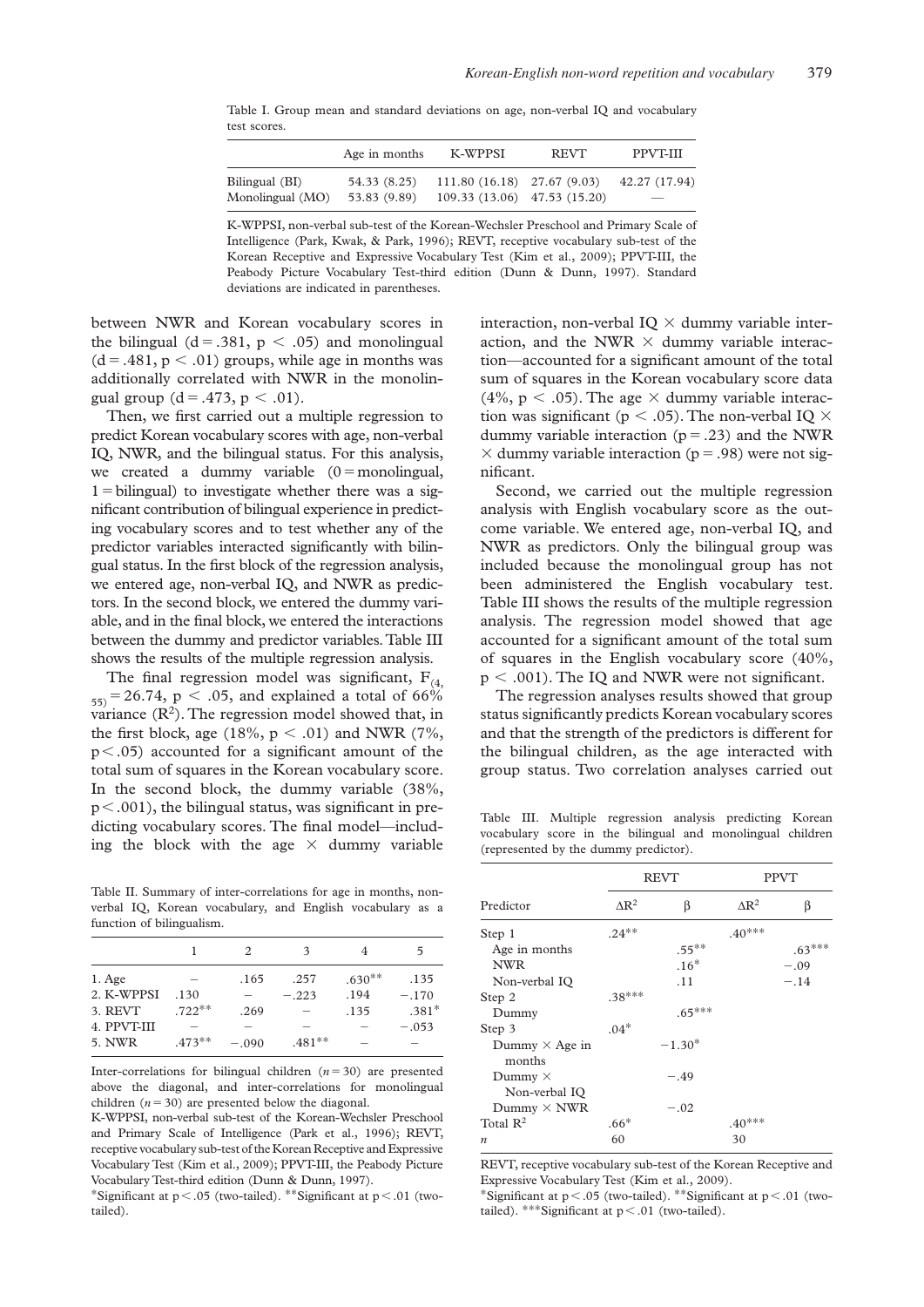separately for two groups showed that the age factor did not correlate with Korean vocabulary score for bilingual children ( $r = .26$ ,  $p > .05$ ), whereas the age factor strongly correlated with NWR for monolingual children  $(r = .72, p < .01)$ .

## **Discussion**

The first purpose of this study was to examine whether the NWR task taps basic phonological memory skills, particularly with regard to language skills. Our results showed comparable group performance on NWR, which suggests that, if children are developing normally and have relatively strong language skills tested, they will perform as well as other children on NWR (Campbell et al., 1997; Dollaghan & Campbell, 1998; Ellis Weismer et al., 2000; Lee & Gorman, 2012; Rodekohr & Haynes, 2001). However, given that several studies found that bilingual children scored lower than monolingual children on NWR (Engel de Abreu, 2011; Kohnert et al., 2006), a possible explanation for the inconsistent findings may be that, due to Korean's specific phonotactic rules such as a small inventory of syllable shapes, NWR performance may be influenced by its language-specific characteristics, as shown in Cantonese (Stokes et al., 2006).

Another explanation is that, unlike most previous studies with bilingual children, we used NWR which followed the phonotactic rules of the bilingual children's native language. Our bilingual children were living in the US, but their first language was Korean and the NWR followed Korean phonotactic features. Pre-school bilingual Korean children who predominantly use their first language may have solid phonological representations in their native language, even though the amount of vocabulary knowledge may be different from Korean monolingual children. In line with this, Windsor et al. (2010) explained that NWR relies on the influence of both LI and native language experience. In their investigation, Spanish-English bilingual children repeated non-words in their mother tongue better than English non-words, although the study was still able to distinguish between children with and without LI. Thus, our results further suggest that the bilingual children's NWR performance is equivalent to monolinguals who share the same mother tongue. However, one limitation of our current study is that there was no data on bilingual children's English NWR performance. Thus, for a future study, it will be important to examine both first and second language NWR in bilingual children compared to NWR in monolingual children who use the same language.

Additionally, there was an age effect and a length effect in both groups. The older children (5-year olds) performed significantly better than the younger children (3-year olds). This developmental effect is consistent with previous research with pre-schoolaged children (Ebert et al., 2008; Gathercole, 1995; Majerus, Poncelet, Elsen, & Van der Linden, 2006;

Radeborg et al., 2006; Roy & Chiat, 2004). In addition, the length effects were statistically significant. Overall, accuracy levels declined from three to six syllables, which is shown in Figure 1. The results of our study on typical bilingual and monolingual Korean speakers replicate the results of previous studies (Dollaghan & Campbell, 1998; Gathercole & Baddeley, 1990; Gathercole et al., 1991; Girbau & Schwartz, 2008; Radeborg et al., 2006).

However, unexpectedly, the children scored lower in 2-syllable length non-words than in 3-syllable length ones. One previous study (Gathercole et al., 1991) also documented children's lower accuracy on the shortest non-words than on the longer ones. The authors explained that the unexpectedly low level of repetition accuracy in shortest non-words reflects the specific articulatory contrast sampled in the items rather than a more general property of short nonwords. However, the effects of the presence of fricative/affricate articulatory features in non-words do not seem to fit our non-word stimuli. Rather, the results may be explained by the perceptual salience effect in which the 2-syllable length was too short to be perceived accurately (Bates & MacWhinney, 1987). Given that initial phonological perception or encoding of phonological forms may be more difficult in short non-words (Alt, 2010; Majerus et al., 2006), the unexpectedly low repetition accuracy with the shortest non-words may be due to a greater proportion of perceptually demanding *linguistic* features in the stimuli rather than just acoustic features in the stimuli.

Overall, the findings are consistent with previous evidence showing comparable levels of performance on NWR in bilingual and monolingual children (Campbell et al., 1997; Dollaghan & Campbell, 1998; Ellis Weismer et al., 2000; Kaushanskaya, Blumenfeld, & Marian, 2011; Rodekohr & Haynes, 2001). Thus, our results suggest that Korean NWR developed in this study is a predictive measure of language skills for linguistically diverse children.

Our second goal of research was to investigate the relationship between NWR and vocabulary skills. In both groups, there was a significant correlation between NWR performance and vocabulary skills. Additionally, from the regression analyses, NWR performance significantly predicted vocabulary scores. This is in line with previous findings of a significant correlation between NWR accuracy and vocabulary measures (Bowey, 1996, 2001; Gathercole & Adams, 1993, 1994; Gathercole & Baddeley, 1989; Gathercole et al., 1992, 1999; Lee & Gorman, 2012; Thorn & Gathercole, 1999). However, our results in the bilingual group showed that the correlation is specific to test language skills only. A significant body of previous research provides evidence that NWR performance is influenced by the corresponding language experience, particularly (Parra et al., 2011) when the language experience is qualitative (strong phonological representation) rather than quantitative (the number of words).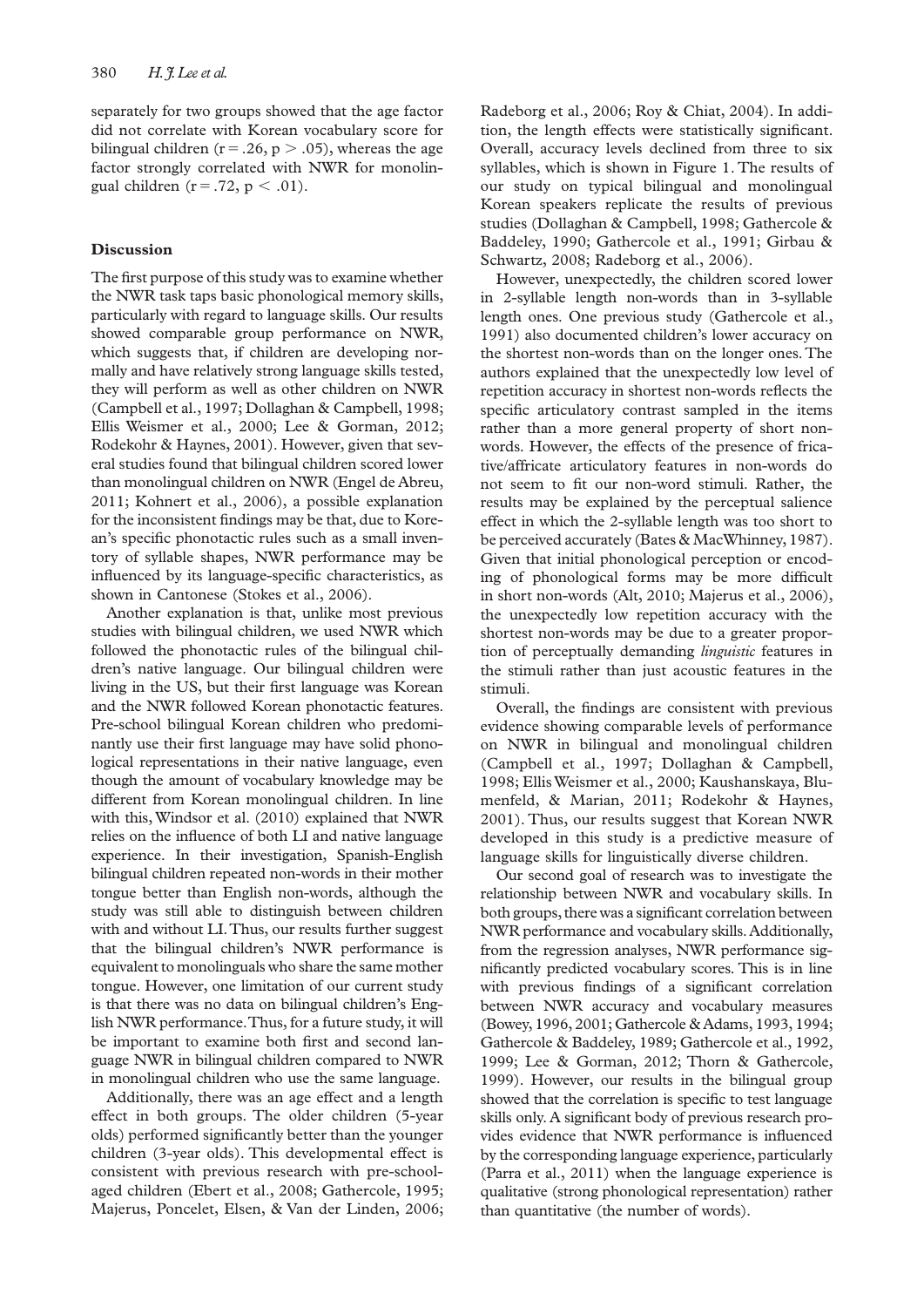Moreover, there were different tendencies between the monolinguals and bilinguals when examining the relationship between vocabulary skills and NWR. The regression analysis in which the bilingual and monolingual groups were included showed that both age and NWR performance significantly predicted Korean vocabulary score. Bilingual status also significantly predicted Korean vocabulary scores. It is important to note that in this sample there was a significant group status  $\times$  age interaction. This interaction results indicated that the "age" variable influences differently for the two groups. For bilingual children, the age variable was not strongly associated with Korean vocabulary score than in monolingual children. Indeed, a correlation analysis demonstrated that for the monolingual children Korean vocabulary score was more strongly associated with age than for the bilingual children.

Additionally, the bilinguals' NWR performance was not correlated with their English vocabulary size. In monolinguals, age may be a critical factor which predicts vocabulary score, coupled with NWR performance. However, for bilinguals, developmental age may not be as critical a factor for predicting vocabulary score. For bilinguals, time of exposure to each language may be more important than chronological age, since bilingual children are experiencing two languages in contrast to monolinguals (Yim, 2011; Yim & Rudoy, in press). Thus, for future study, the relationship between the amount of usage of each language and competency in that language needs to be investigated using qualitative analysis.

Given that phonological memory skill is in part dependent on language experience in bilingual children (Parra et al., 2011), the percentages of children's language exposure in each language should be estimated. Despite the lack of information about language exposure, however, there is evidence in the current data that the relationship between phonological memory and vocabulary development is different in bilingual and monolingual children. Moreover, although the relationship between phonological memory and vocabulary size was the focus of the investigation, future research is needed to explore the relationship between performance in NWR tasks and other measures of language development (Yim & Windsor, 2010).

Overall, our findings with Korean-English bilingual and monolingual children draw two important conclusions. First, if bilingual children are developing normally as reported by their parents, their NWR performance as measured by their native language would be comparable to the NWR performance of normally-developing monolingual children. Second, NWR is highly related to vocabulary skills in both groups, with age more strongly influencing NWR performance in monolinguals. Thus, based on our findings, we can conclude that NWR taps general language learning ability and is a sensitive predictor of vocabulary skills. However, it is important to note that, in order to confirm the usage of NWR as a specific and sensitive diagnostic tool in identifying LI, these children should be included in the data for analysis. Thus,

further study will have to include children with LI for more rigorous investigation to test the possibility of using NWR as a clinical tool for bilingual children.

#### **Acknowledgement**

The authors wish to thank Eun Ju Lee of the Ajou Auditory Language Center for her assistance in designing this study. The basis of this research was a Masters thesis completed by the first author at the Ewha Womans University, Department of Communication Disorders.

*Declaration of interest:* The authors report no conflicts of interest. The authors alone are responsible for the content and writing of the paper.

#### **References**

- Alt, M. (2010). Phonological working memory impairments in children with specific language impairment: Where does the problem lie? *Journal of Communication Disorders*, 44, 173-185.
- Archibald, L. M. D. (2008). The promise of non-word repetition as a clinical tool. *Canadian Journal of Speech Language Pathology and Audiology*, *32*, 21 – 28 .
- Bates, E., & MacWhinney, B. (1987). Competition, variation, and language learning. In B. MacWhinney (Ed.), *Mechanisms of* language acquisition.(pp. 157-193). Hillsdale, NJ: Erlbaum.
- Bortolini, U., Arfé. B., Caselli, M. C., Degasperi, L., Deevy, P., & Leonard, L. (2006). Clinical markers for specific language impairment in Italian: The contribution of clitics and nonword repetition. International Journal of Language and Communica*tion Disorders*, 41, 695-712.
- Bowey, J. A. (1996). On the association between phonological memory and receptive vocabulary in five-year-olds. *Journal of Experimental Child Psychology*, 63, 44-78.
- Bowey, J. A. (2001). Nonword repetition and young children's receptive vocabulary: A longitudinal study . *Applied Psycholinguistics*, *22*, 441 – 469 .
- Campbell, T., Dollaghan, C., Needleman, H., & Janosky, J. (1997). Reducing bias in language assessment: Processing-dependent measures . *Journal of Speech, Language, and Hearing Research*, *40*, 519–525.
- Chiat, S., & Roy, P. (2007). The preschool repetition test: An evaluation of performance in typically developing and clinically referred children. *Journal of Speech and Hearing Research*, 50, 429-443.
- Coady, J. A., & Evans, J. L. (2007). Uses and interpretations of non-word repetition tasks in children with and without specific language impairments (SLI) . *International Journal of Language*  and Communication Disorders, 43, 1-40.
- Dollaghan, C., & Campbell, T. (1998). Nonword repetition and child language impairment . *Journal of Speech, Language, and Hearing Research*, *41*, 1136 – 1146 .
- Dunn , L. M. , & Dunn , L. M . (1997) . *Peabody Picture Vocabulary Test-Third Edition* (PPVT-III) . Circle Pines, MN: American Guidance Service.
- Ebert, K. D., Kalanek, J., Cordero, K. N., & Kohnert, K. (2008). Spanish nonword repetition: Stimuli development and preliminary results. *Communication Disorders Quarterly*, 29, 67-74.
- Ellis Weismer, S., Tomblin, J., Zhang, X., Buckwalter, P., Chynoweth, J., & Jones, M. (2000). Nonword repetition performance in school-age children with and without language impairment . *Journal of Speech, Language, and Hearing Research*, *43*, 856 – 878 .
- Engel de Abreu, P. M. J. (2011). Working memory in multilingual children: Is there a bilingual effect? *Memory*, 19, 529-537.
- Gathercole, S. E. (2006). Nonword repetition and word learning: The nature of the relationship . *Applied Psycholinguistics*, *27*, 513 – 543.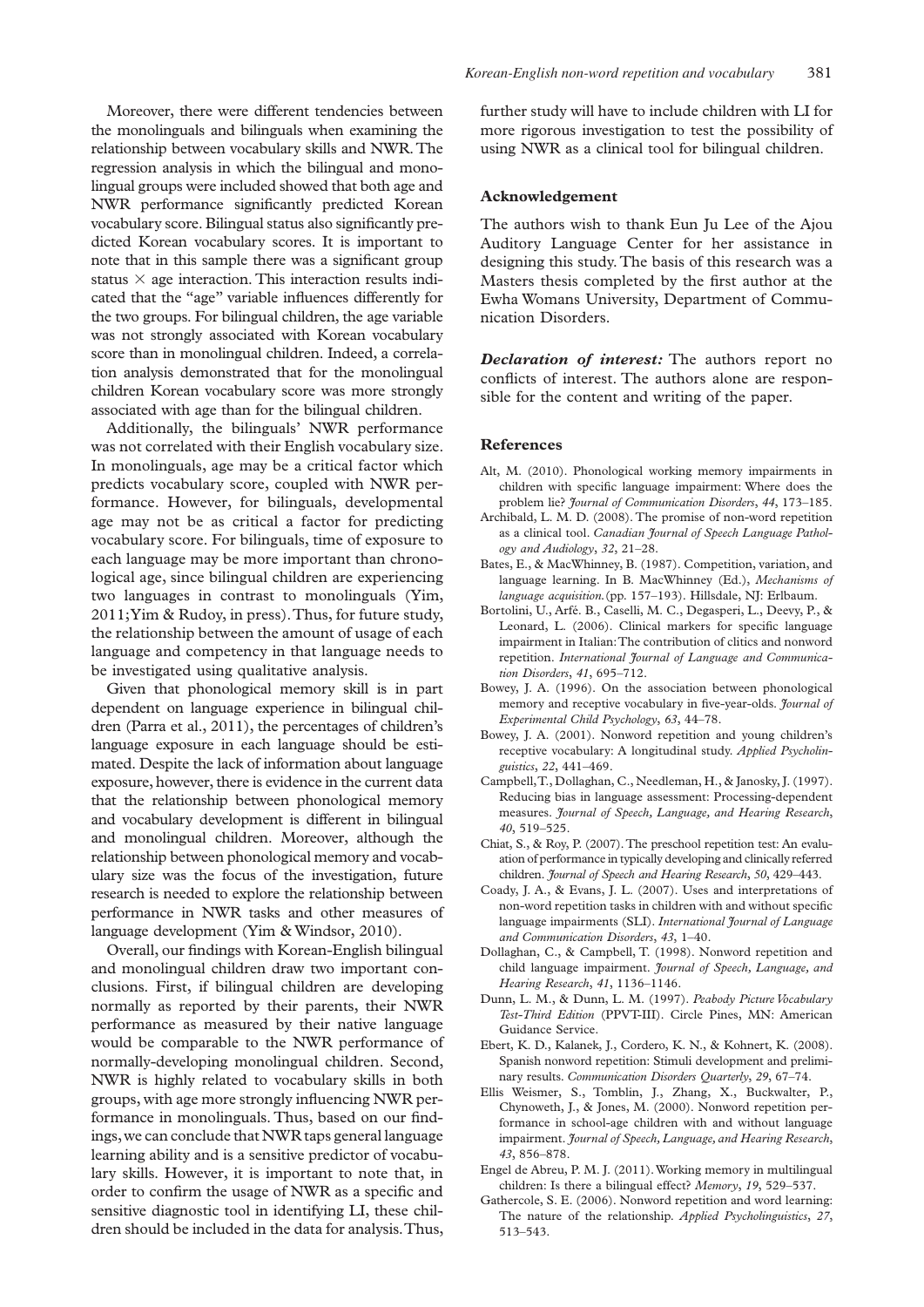- Gathercole, S. E., & Adams, A. M. (1993). Phonological working memory in very young children . *Developmental Psychology*, *29*, 770 – 778.
- Gathercole, S. E., & Adams, A. M. (1994). Children's phonological working memory: Contributions of long-term knowledge and rehearsal. *Journal of Memory and Language*, 33, 672-688.
- Gathercole, S. E., & Baddeley, A. D. (1989). Evaluation of the role of phonological STM in the development of vocabulary in children. *Journal of Memory and Language*, 28, 200-213.
- Gathercole, S. E., & Baddeley, A. D. (1990). Phonological memory deficits in language disordered children: Is there a causal connection? *Journal of Memory and Language*, 29, 336-360.
- Gathercole, S. E., Hitch, G. J., Service, E., & Martin, A. J. (1997). Phonological short-term memory and new word learning in children. *Developmental Psychology*, 33, 966-979.
- Gathercole, S. E., Service, E., Hitch, G. J., Adams, A. M., & Martin, A. J. (1999). Phonological short-term memory and vocabulary development: Further evidence on the nature of the relationship. *Applied Cognitive Psychology*, 13, 65-77.
- Gathercole, S. E., Willis, C. S., Emslie, H., & Baddeley, A. D. (1991). The influences of number of syllables and wordlikeness on children's repetition of nonwords. *Applied Psycholinguistics*, *12*, 349 – 367 .
- Gathercole, S. E., Willis, C. S., Emslie, H., & Baddeley, A. D. (1992) . Phonological memory and vocabulary development during the early school years: A longitudinal study . *Developmental Psychology*, *28*, 887 – 898 .
- Girbau, D., & Schwartz, R. G. (2007). Nonword repetition in Spanish-speaking children with specific language impairment (SLI) . *International Journal of Language and Communication Disorders, 42, 59-75.*
- Girbau, D., & Schwartz, R. G. (2008). Phonological working memory in Spanish-English bilingual children with and without specific language impairment. *Journal of Communication* Disorders, 41, 124-145.
- Graf Estes, K., Evans, J. L., & Else-Quest, N. M. (2007). Differences in the non-word repetition performance of children with and without specific language impairment: A meta-analysis. *Journal of Speech, Language, and Hearing Research*, *50*, 177 – 195 .
- Gutiérrez-Clellen, V. F., & Simon-Cereijido, G. (2010). Using nonword repetition tasks for the identification of language impairment in Spanish-English-Speaking children: Does the language of assessment matter? *Learning Disabilities Research and Practice*, *25*, 48 – 58 .
- Hoff, E., Core, C., & Bridges, K. (2008). Non-word repetition assesses phonological memory and is related to vocabulary development in 20- to 24-month-olds . *Journal of Child Lan*guage, 35, 903-916.
- Kaushanskaya, M., Blumenfeld, H. K., & Marian, V. (2011). The relationship between vocabulary and short-term memory measures in monolingual and bilingual speakers . *International Journal of Bilingualism*, *15*, 408–425 .
- Kim, Y. T., Hong, K. H., Kim, K. H., Chang, H. S., & Lee, J. Y. (2009) . *Korean Receptive and Expressive Vocabulary Test* (REVT) . Seoul: Seoul Community Rehabilitation Center.
- Kohnert, K., Windsor, J., & Yim, D. (2006). Do language-based processing tasks separate children with language impairment from typical bilinguals? *Learning Disabilities Research &*  Practice, 21, 19-29.
- Lee, S. A. S., & Gorman, B. K., (2012). Nonword repetition performance and related factors in children representing four

linguistic groups. International Journal of Bilingualism, published online 4 April 2012.

- Majerus, S., Poncelet, M., Elsen, B., & Van der Linden, M. (2006). Exploring the relationship between new word learning and shortterm memory for serial order recall, item recall, and item recognition. *European Journal of Cognitive Psychology*, 18, 848-873.
- Paradis, J., Rice, M. L., Crago, M., & Marquis, J. (2008). The acquisition of tense in English: Distinguishing child second language from first language and specific language impairment. *Applied Psycholinguistics*, 29, 689-722.
- Park, H. W., Kwak, K. J., & Park, K. B. (1996). *Korean-Wechsler Preschool and Primary Scale of Intelligence* (K-WPPSI) . Seoul: Special Education Co.
- Parra, M., Hoff, E., & Core, C. (2011). Relations among language exposure, phonological memory, and language development in Spanish – English bilingually developing 2-year-olds . *Journal of Experimental Child Psychology*, *108*, 113 – 125 .
- Radeborg, K., Barthelo, E., Sjobertg, M., & Sahlen, B. (2006). A Swedish non-word repetition test for preschool children. *Scandinavian Journal of Psychology*, 47, 187-192.
- Rodekohr, R. K., & Haynes, W. O. (2001). Differentiating dialect from disorder: A comparison of two processing tasks and a standardized language test. *Journal of Communication Disorders*, 34, 255-272.
- Roy, P., & Chiat, S. (2004). A prosodically controlled word and nonword repetition task for 2- to 4-year olds: Evidence from typically-developing children . *Journal of Speech, Language, and Hearing Research*, 4, 223-234.
- Sahlén, B., Reuterskiöld-Wagner, C., Nettelbladt, U., & Radeborg, K. (1999). Nonword repetition in children with language impairment: Pitfalls and possibilities. International Journal of *Language and Communication Disorders*, *34*, 337 – 352 .
- Saito, S. (1995). Effects of pronounceability and articulatory suppression on phonological learning. Perceptual and Motor Skills, 81, 651-657.
- Shin, J. Y. (2005). Phoneme frequency of 3 to 8-year-old Korean children. *Korean Linguistics*, 27, 163-200.
- Stokes, S. F., Wong, A. M., Fletcher, P., & Leonard, L. B. (2006). Nonword repetition and sentence repetition as clinical markers of specific language impairment: The case of Cantonese. *Jour*nal of Speech, Language, and Hearing Research, 49, 219-236.
- Thordardottir, E. (2008). Language-specific effects of task demands on the manifestation of specific language impairment: A comparison of English and Icelandic . *Journal of Speech, Language, and Hearing Research*, *51*, 922 – 937 .
- Thorn. A. S. C., & Gathercole, S. E. (1999). Language-specific knowledge and short-term memory in bilingual and nonbilingual children. *The Quarterly Journal of Experimental Psychology*, *52*, 303 – 324 .
- Windsor, J., Kohnert, K., Lobitz, K. F., & Pham, G. T. (2010). Cross-Language Nonword Repetition by Bilingual and Monolingual Children . *American Journal of Speech-Language*  Pathology, 19, 298-310.
- Yim, D. (2011). Usage of Statistical Learning for Clinical Marker for Bilingual Children . *Korean Journal of Communication*  Disorders, 16, 13-22.
- Yim, D., & Rudoy, J. (in press). Implicit statistical learning and language skills in bilingual children, *Journal of Speech*, *Language, and Hearing Research*,
- Yim, D., & Windsor, J. (2010). The roles of nonlinguistic statistical learning and memory in language skill . *Korean Journal of Communication Disorders*, *15*, 381 – 396 .

| Appendix: Non-word stimuli. |                                      |                         |                                  |                             |
|-----------------------------|--------------------------------------|-------------------------|----------------------------------|-----------------------------|
| 2 Syllables                 | 3 Syllables                          | 4 Syllables             | 5 Syllables                      | 6 Syllables                 |
| /nmps/                      | /p^kuti/                             | /t <sup>h</sup> obokai/ | /comenup^ri/                     | /rumitamarino/              |
| /matu/                      | $/$ k $\epsilon$ cat <sup>h</sup> i/ | /ikunanpul/             | $\lambda$ lebiet $\lim_{\Delta}$ | /romitiruc.ni/              |
| /cona/                      | /mokuta/                             | $/p^h$ what $heci/$     | /nupicekumi/                     | /bomeinankanbi/             |
| $/p^{\rm h}$ Ati/           | $/$ niak $h$ o $/$                   | /n^bak^no/              | /bacuudak^ni/                    | /rikidoak <sup>h</sup> ema/ |

*Note:* The IPA symbol  $\langle^{h} \rangle$  (a superscript h) is used to denote the aspirated consonants  $\langle p^{h} \rangle$ , /t<sup>h</sup>/, /k<sup>h</sup>/. The IPA symbol  $\langle \circ \rangle$  (a subscript double straight quotation mark) is used to denote the tensed consonants /p/, /t/, /k/.